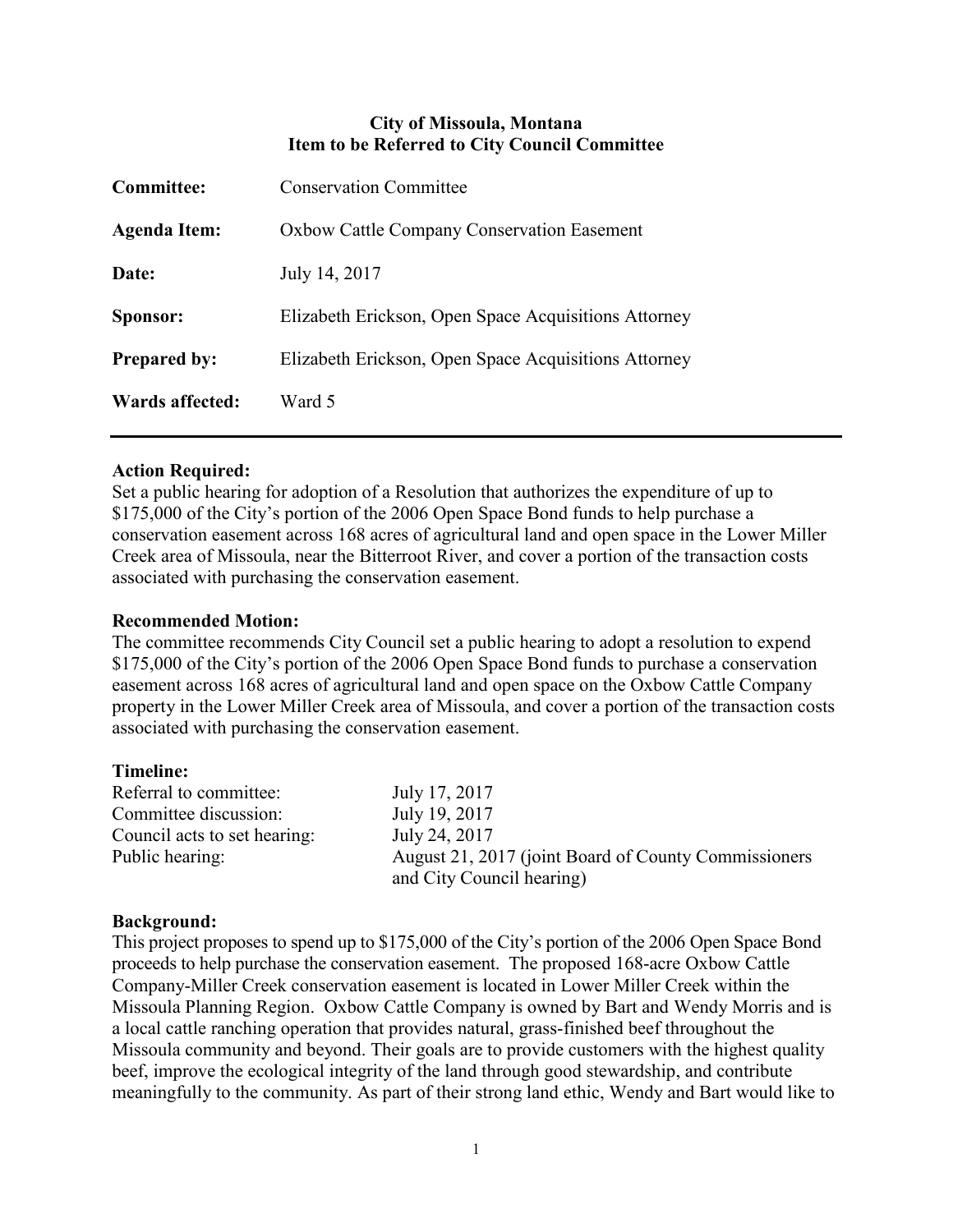place a conservation easement on a portion of their ranch to protect its conservation values by preventing future residential development and subdivision on the property.

Conservation values associated with the property include open space for continued agricultural production, important agricultural soils, and fish and wildlife habitat. In addition, a portion of the property is located within the Bitterroot River Open Space Cornerstone—a geographic area designated as high priority lands for protection within the Missoula Open Space Plan. The Oxbow Cattle Company-Miller Creek property also is connected to other private lands that are protected with conservation easements. Conserving the 168-acre project area would expand the conservation footprint in this area, providing fluid connectivity of protected open space to the Bitterroot River.

Based upon the Natural Resources and Conservation Service's (NRCS) soil classifications, the property includes 92% important agricultural soils, with 104 acres designated as prime farmland if irrigated and 51 acres of locally important soils. The NRCS considers the soils on the Oxbow Cattle Company-Miller Creek project area so important that Five Valleys Land Trust was able to secure \$165,000 through its Agricultural Land Easement Program to fund a large portion of the conservation easement. The importance of these soils to the Missoula Community is described in a letter of support from the Community Food and Agricultural Coalition.

More than a mile of Miller Creek, a westslope-cutthroat trout stream, meanders through the Oxbow Cattle Company-Miller Creek property. Westslope cutthroat trout are a Montana State Species of Concern and several populations in the headwaters of Miller Creek are genetically pure (L. Knotek, FWP, personal communication 2017). Based upon the Montana Natural Heritage Program species of concern reports, there are 18 plant and animal species of concern and one special status species within the township and range of the project area. The property also provides important habitat and connectivity for a suite of other species, including: elk, mule deer, white-tailed deer, red-tailed hawk, western meadowlark, and mountain bluebird.

The total project cost is estimated to be \$373,000, which includes the estimated conservation easement value of \$330,000 plus transaction costs. The requested open space bond funds from the City would cover just under 50% of the total project cost, and the remaining funding is being covered by the NRCS Agricultural Land Easement program, Five Valleys Land Trust and the landowners.

To protect the conservation values of the property, the conservation easement would not allow for any residential development or subdivision, and would ensure that the two parcels that include the easement could not be sold separately. Additional protective terms of the easement include a riparian buffer zone and minimum deed terms required by the NRCS that include limitations on impervious surfaces and a required agricultural land easement plan.

Article II, Section 2.1 of the April 5, 2007 Interlocal Agreement between the City of Missoula and the County of Missoula Related to Open Space Acquisition and Use of Open Space Bond Proceeds (Interlocal Agreement) establishes the general purposes of the open space bond. The Oxbow Cattle Co. conservation easement project accomplishes a number of those established purposes. The project will carry out the purposes of the Bonds by conserving working ranches, farms, and forests;